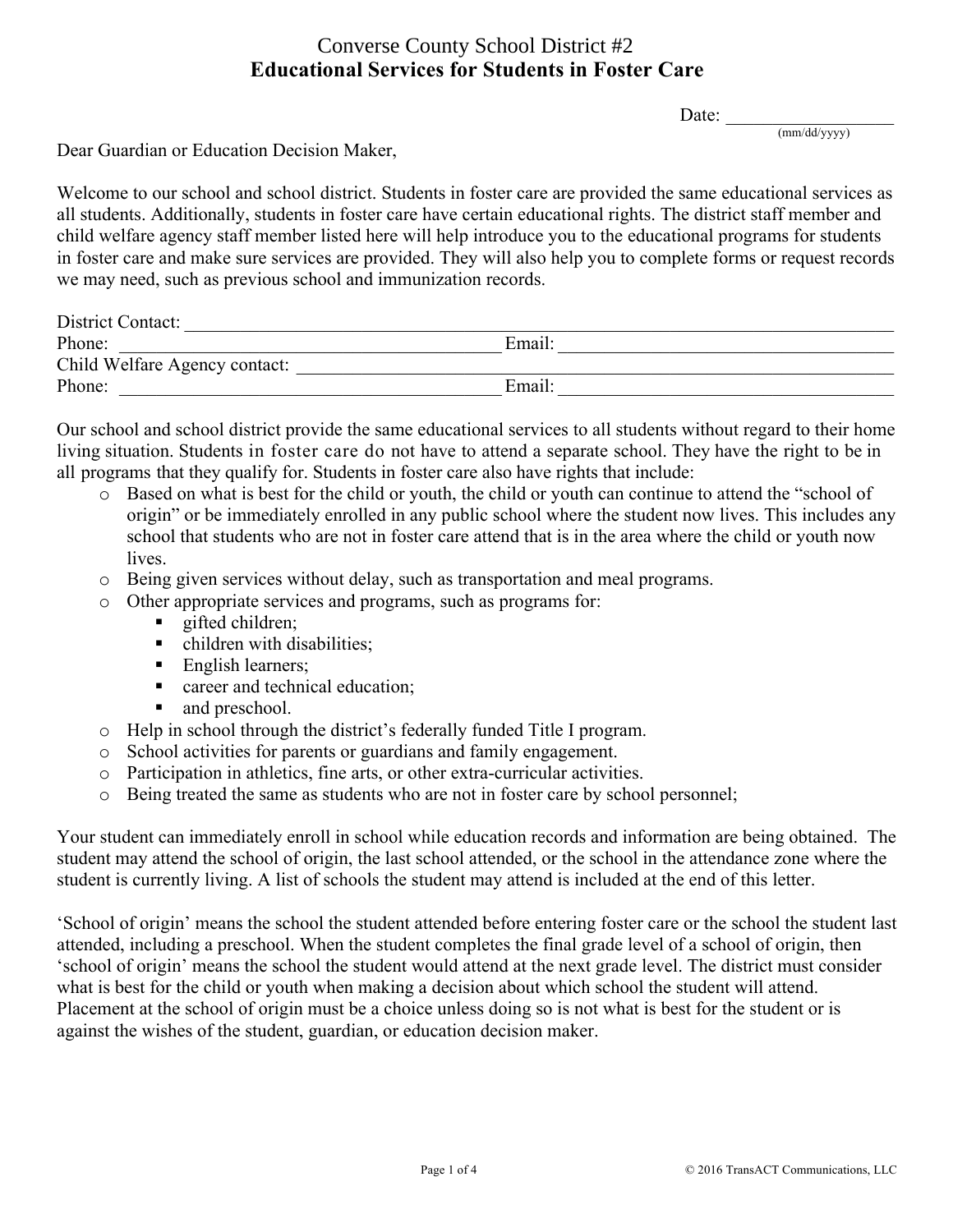## **Placement Request and Recommendation** Converse County School District #2

| Student Name:                                                                                       |                                         | (mm/dd/yyyy) |
|-----------------------------------------------------------------------------------------------------|-----------------------------------------|--------------|
| Guardian or Education Decision Maker:                                                               |                                         |              |
| Address or Location:                                                                                |                                         |              |
| Phone:                                                                                              | Email: <u>_________________________</u> |              |
| The district will keep a student at the school of origin whenever possible unless it is against the |                                         |              |

The district will keep a student at the school of origin whenever possible unless it is against the wishes of the student, guardian, or education decision maker. Also, a student might not be placed in the school of origin if the school district and child welfare agency determine that it is not what is best for the student. The student may attend any of the schools listed below.

| 1. School of origin:              |  |
|-----------------------------------|--|
| 2. Last school attended:          |  |
| 3. School zone where child lives: |  |
| 4. Other school child may attend: |  |

## **To be completed by school or district staff:**

The school district and child welfare agency recommends that the student be placed in : Converse County School District #2 school.

If you do not agree with the recommended placement, you have the right to appeal (ask to change) this decision. Appeals are made to the district contact or child welfare agency contact named on the first page. You will be given more information and help to appeal. The student will be immediately enrolled in the school requested by the student, guardian, or education decision maker while the appeal is being considered.

We look forward to having you attend our schools. We want guardians of students in foster care to become actively involved in their foster child's education and in our schools.

Welcome!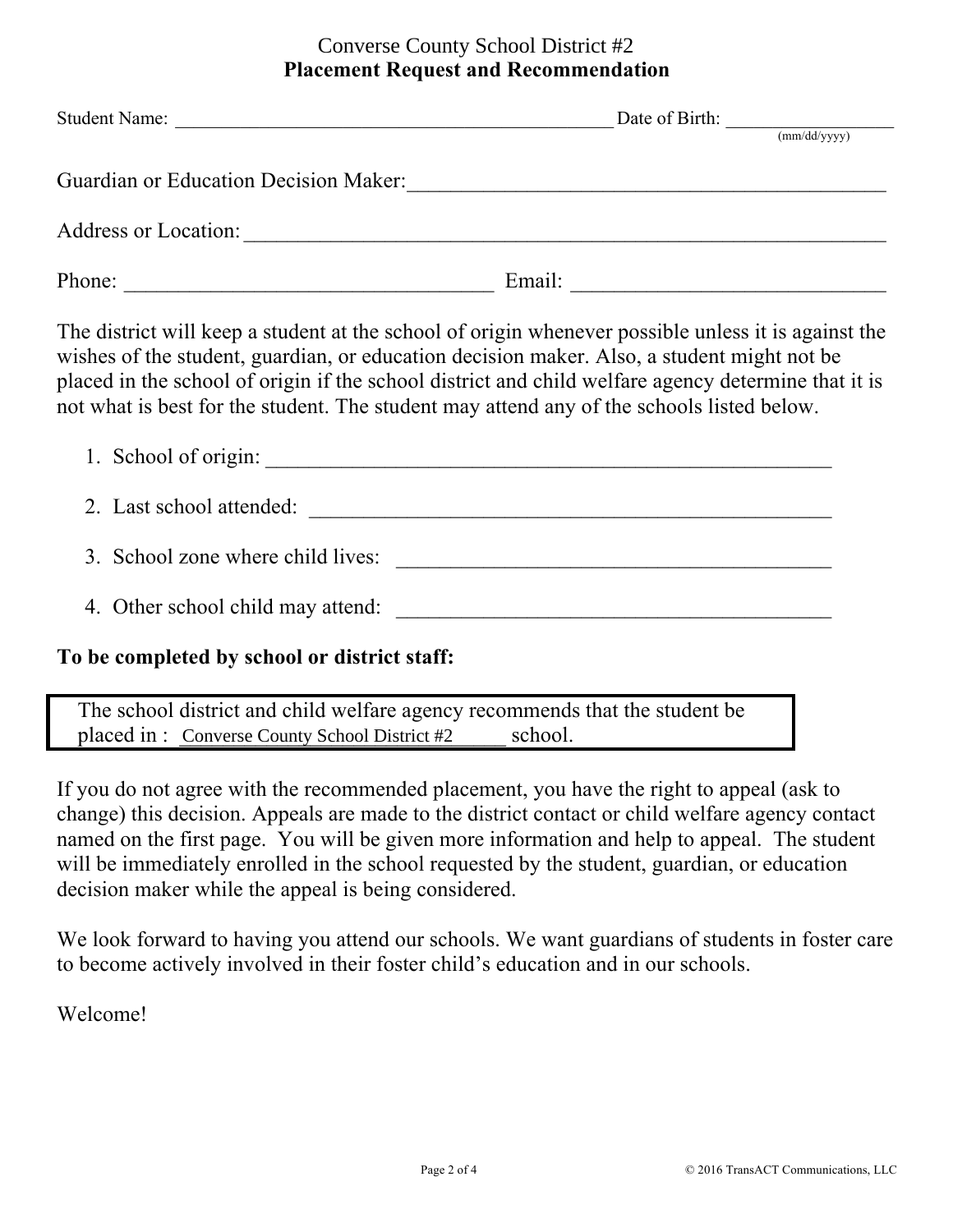## **School District Placement Decision** Converse County School District #2

|                                                                                                                                                                                                                                                      | Student Name: Date of Birth: <u>(mm/dd/yyyy)</u>                                                                   |
|------------------------------------------------------------------------------------------------------------------------------------------------------------------------------------------------------------------------------------------------------|--------------------------------------------------------------------------------------------------------------------|
|                                                                                                                                                                                                                                                      |                                                                                                                    |
|                                                                                                                                                                                                                                                      |                                                                                                                    |
|                                                                                                                                                                                                                                                      |                                                                                                                    |
|                                                                                                                                                                                                                                                      | Phone: Email: Email: Email: 2007                                                                                   |
|                                                                                                                                                                                                                                                      |                                                                                                                    |
|                                                                                                                                                                                                                                                      |                                                                                                                    |
| The school district and child welfare agency feel that it is in the student's best interests to attend the school<br>that decision:                                                                                                                  | listed above. This decision was made because we believe it is what is best for the child. Here are the reasons for |
| You have the right to appeal (ask to change) the placement decision. During an appeal, a student must be<br>immediately enrolled in the school chosen by the student, guardian, or education decision maker while the<br>appeal is being considered. |                                                                                                                    |
| I want to appeal the school district's placement decision<br>I do not want to appeal the school district's placement decision                                                                                                                        |                                                                                                                    |
|                                                                                                                                                                                                                                                      |                                                                                                                    |
| Please contact one or both of the following people to begin the appeal process:                                                                                                                                                                      |                                                                                                                    |
| District Contact:                                                                                                                                                                                                                                    |                                                                                                                    |
|                                                                                                                                                                                                                                                      |                                                                                                                    |
|                                                                                                                                                                                                                                                      |                                                                                                                    |
|                                                                                                                                                                                                                                                      | Phone: Email: Email:                                                                                               |